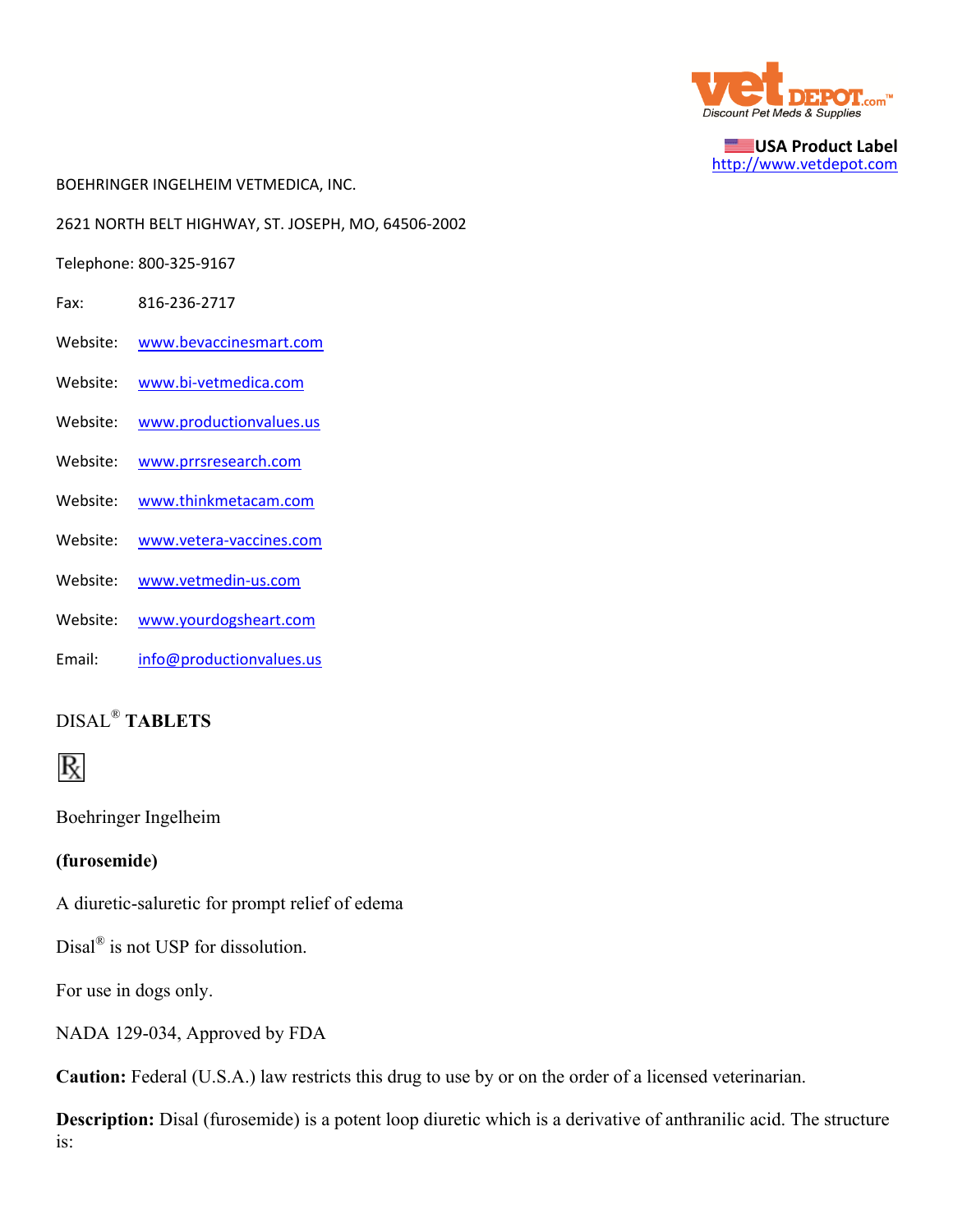

Chemical Name: 4-Chloro-N-furfuryl-5-sulfamoylanthranilic acid. Furosemide is pharmacodynamically characterized by the following:

1) It is administered orally. It is easily absorbed from the intestinal tract and begins to act in 30 to 60 minutes after oral administration  $12$ 

2) Is a loop diuretic which inhibits reabsorption of sodium and chloride at the ascending loop of Henle in the kidneys, enhancing water excretion.<sup>3</sup>

3) A dose-response relationship and a ratio of minimum to maximum effective dose range greater than tenfold.<sup>1</sup>

4) A high degree of efficacy, low inherent toxicity and a high therapeutic index.

**Actions:** The therapeutic efficacy of Disal Tablets is from the activity of the intact and unaltered molecule throughout the nephron, inhibiting the reabsorption of sodium not only in the proximal and distal tubule but also in the ascending limb of the loop of Henle. The prompt onset of action is a result of the drug's rapid absorption and a poor lipid solubility. The low lipid solubility and a rapid renal excretion minimize the possibility of its accumulation in tissues and organs or crystalluria. Disal Tablets have no inhibitory effect on carbonic anhydrase or aldosterone activity in the distal tubule. The drug possesses diuretic activity either in the presence of acidosis or alkalosis.<sup>12456</sup>

**Indications:** Dogs-Disal Tablets are indicated for the treatment of edema (pulmonary congestion, ascites) associated with cardiac insufficiency and acute noninflammatory tissue edema. In cases of edema involving cardiac insufficiency, the continued use of heart stimulants such as digitalis or its glycosides is indicated. The rationale for efficacious use of diuretic therapy is determined by the clinical pathology producing the edema.

**Contraindications:** Animal reproductive studies have shown that furosemide may cause fetal abnormality and the drug is contraindicated in pregnant animals. Furosemide is contraindicated in anuria, furosemide hypersensitivity, hepatic coma, or during electrolytic imbalances. Monitor serum electrolytes, BUN and  $CO<sub>2</sub>$ frequently. Monitor serum potassium levels and watch for signs of hypocalcemia.

Corticosteroids cause an additive potassium-depletion effect.

**Precautions:** Disal Tablets are a highly effective diuretic-saluretic which, if given in excessive amounts, may result in dehydration and electrolyte imbalance. Therefore, the dosage and schedule may have to be adjusted to the patient's needs. The animal should be observed for early signs of electrolyte imbalance, and corrective measures administered. Early signs of electrolyte imbalance are increased thirst, lethargy, drowsiness or restlessness, fatigue, oliguria, gastro-intestinal disturbances and tachycardia. Special attention should be given to potassium levels. Disal Tablets may lower serum calcium levels and cause tetany in rare cases of animals having an existing hypocalcemic tendency.<sup>7891011</sup>

Disal Tablets are contraindicated in anuria. Therapy should be discontinued in cases of progressive renal disease if increasing azotemia and oliguria occur during the treatment. Sudden alterations of fluid and electrolyte imbalance in an animal with cirrhosis may precipitate hepatic coma, therefore observation during period of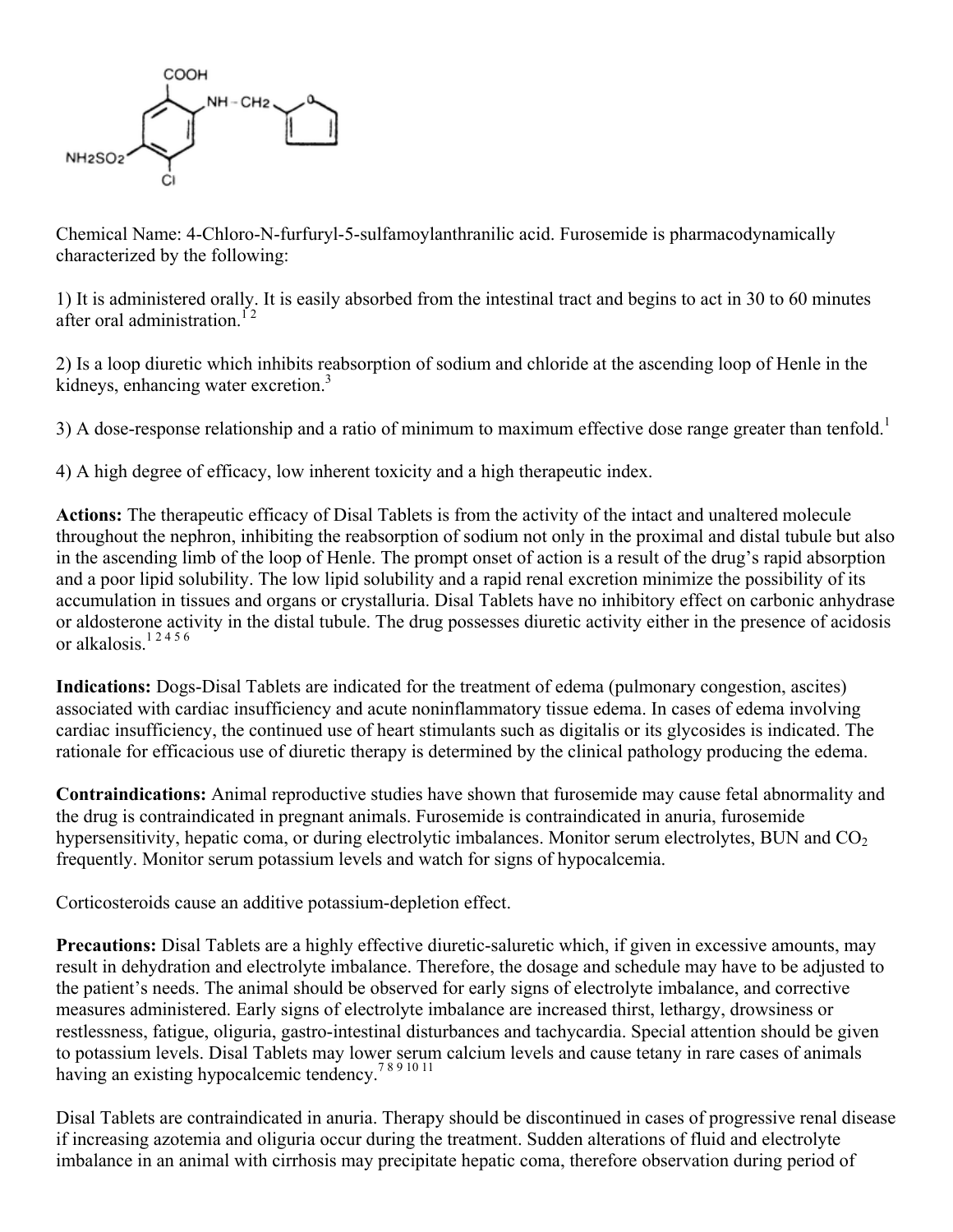therapy is necessary. In hepatic coma and in states of electrolyte depletion, therapy should not be instituted until the basic condition is improved or corrected. Potassium supplementation may be necessary in cases routinely treated with potassium-depleting steroids. Active or latent diabetes may on rare occasions be exacerbated by furosemide. Transient loss of auditory capacity has been experimentally produced in cats following intravenous injections of excessive doses of furosemide at a very rapid rate.12 13 14

**Warnings:** Disal Tablets are a highly effective diuretic and, if given in excessive amounts, as with any diuretic, may lead to excessive diuresis which could result in electrolyte imbalance, dehydration and reduction of plasma volume, enhancing the risk of circulatory collapse, thrombosis and embolism. Therefore, the animal should be observed for early signs of fluid depletion with electrolyte imbalance, and corrective measures administered. Excessive loss of potassium in patients receiving digitalis or its glycosides may precipitate digitalis toxicity. Caution should be exercised in animals administered potassium-depleting steroids. Correct potassium deficiency with proper dietary supplementation. If animal needs potassium supplements, use oral liquid form, do not use enteric-coated potassium tablets.

The concurrent use of furosemide with some antibiotics may be inadvisable. There is evidence that the drug enhances the nephrotoxic potential of aminoglycosides, cephalosporins and polymyxins and increases the ototoxic effects of all aminoglycosides.

Sulfonamide diuretics have been reported to decrease arterial responsiveness to pressor amines and to enhance the effect of tubocurarine. Caution should be exercised in administering curare or its derivatives to patients undergoing therapy with Disal Tablets and it is advisable to discontinue Disal Tablets for one day prior to any elective surgery.

**Dosage and Administration:** The usual oral dosage of Disal Tablets is 1 to 2 mg/lb body weight (approximately 2.5 to 5 mg/kg). A prompt diuresis usually ensues from the initial treatment.

Administer orally once or twice daily at 6 to 8 hour intervals. The dosage should be adjusted to the individual's response. In severe edematous or refractory cases, the dose may be doubled or increased by increments of 1.0 mg per pound of body weight. The established effective dose should be administered once or twice daily. The daily schedule of administration can be timed to control the period of micturition for the convenience of the client or veterinarian. Mobilization of the edema may be most efficiently and safely accomplished by utilizing an intermittent daily dose schedule, i.e., every other day or 2 to 4 consecutive days weekly.

Diuretic therapy should be discontinued after reduction of the edema, or maintained after determining a carefully programmed dosage schedule to prevent recurrence of edema. For long-term treatment, the dose can generally be lowered after the edema has once been reduced. Re-examination and consultations with the client will enhance the establishment of a satisfactory dosage schedule. Clinical examination and serum BUN,  $CO<sub>2</sub>$ and electrolyte determinations should be performed during the early period of therapy and periodically thereafter, especially in refractory cases. Abnormalities should be corrected or the drug temporarily withdrawn.

#### **Dosage: Oral**

Dog: One-half to one 50 mg scored tablet per 25 pounds body weight. One 12.5 mg scored tablet per 5 to 10 pounds body weight.

Administer once or twice daily, permitting a 6- to 8-hour interval between treatments. In refractory or severe edematous cases, the dosage may be doubled or increased by increments of 1 mg per pound body weight as recommended in preceding paragraphs, "Dosage and Administration."

#### **How Supplied:**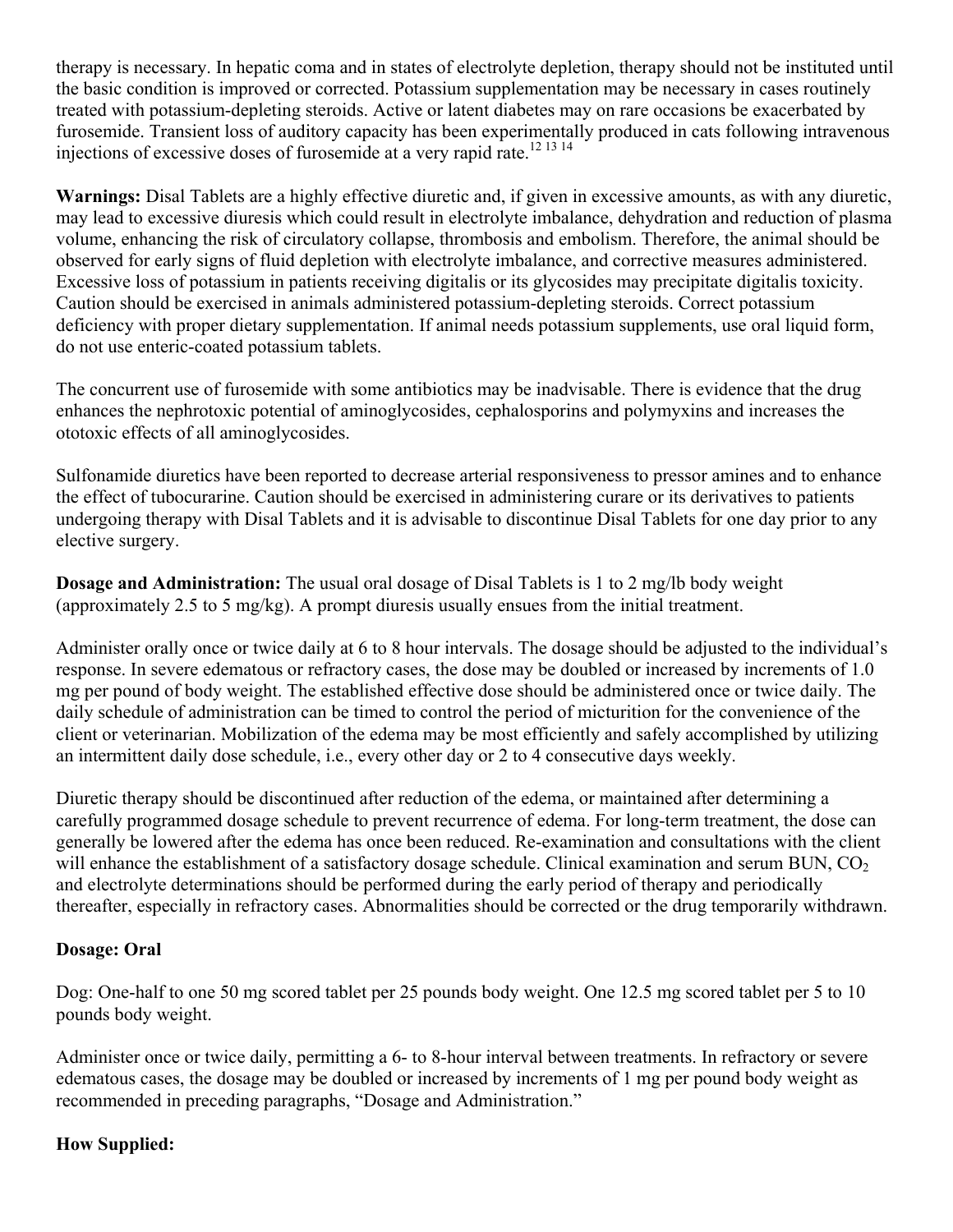Oral: Tablets

12.5 mg Tablets - Each tablet contains 12.5 mg of furosemide

50 mg Tablets - Each tablet contains 50 mg of furosemide

Available in bottles of 500 tablets

**Toxicology:** Furosemide demonstrates a very low order of either acute or chronic toxicity. The drug is rapidly absorbed and excreted by both glomerular filtration and tubular secretion. The rates of excretion are of such a magnitude that cumulation of furosemide does not occur despite repeated administrations.<sup>15</sup>

The main effect observed in clinical toxicity is an abnormality of fluid and electrolyte imbalances. Ototoxicity resulting in transient loss of hearing has been reported with furosemide.<sup>15</sup>

A safety study was performed in dogs to determine the effects of Disal Tablets at increasing dosages and time elements. The dosage levels were 2 mg/lb body weight (upper recommended dosage), 6 mg/lb body weight (3X upper recommended dosage) and 10 mg/lb body weight (5X upper recommended dosage). The treatment period ranged up to nine days in length. Results demonstrate a mild dehydration at the 5X level with a slight elevation of hemoglobin and hematocrit levels. Serum levels of potassium and chloride were slightly lowered in the higher dosage groups. Cumulative evaluation of the data demonstrates that Disal Tablets are safe when administered at the upper level of the recommended dosage for a duration of nine consecutive days.

**Note:** Store at controlled room temperature 59-86°F.

### **References:**

1. Timmerman, R.J., F.R. Springman and R.K. Thoms, 1964. Evaluation of Furosemide, a New Diuretic Agent. Current Therapeutic Research, 6(2): 88-94.

2. *Martindale, The Extra Pharmacopoeia*, 27th ed. June 1977, The Pharmaceutical Press, London, 556.

3. Suki, W., F.C. Rector, Jr. and D.W. Seldin, 1965. The Site of Action of Furosemide and Other Sulfonamide Diuretics in the Dog. Journal of Clinical Investigation, 44(9):1458-1469.

4. Berman, L.B. and A. Ebrahimi. February 1965. Experiences with Furosemide in Renal Disease. Proceedings in the Society for Experimental Biology and Medicine, 118:333-336.

5. Schmidt, H.A.E. Animal Experiments with S35 Tagged Lasix® in Canine and Ovine. Radio-chemical Pharmacological Laboratory, Farbwerke Hoechst, Frankfurt, West Germany.

6. Haussler, A. and P. Hajdu. Methods Biological Identification and Results of Studies on Absorption, Elimination and Metabolism. Research Laboratories, Farbwerke Hoechst, Frankfurt, West Germany.

7. Antoniou, L.D., G.M. Eisner, L.M. Slotkoff and L.S. Lilienfield. December 1967. Sodium and Calcium Transport in the Kidney. Clinical Research, 15(4):476.

8. Duarte, C.G. April 1967. Effects of Furosemide (F) and Ethacrynic Acid (ETA) on the Renal Clearance of Phosphate (Cp), Ultrafilterable Calcium (CUfCa) and Magnesium (CUfMg). Clinical Research, 15(2):357.